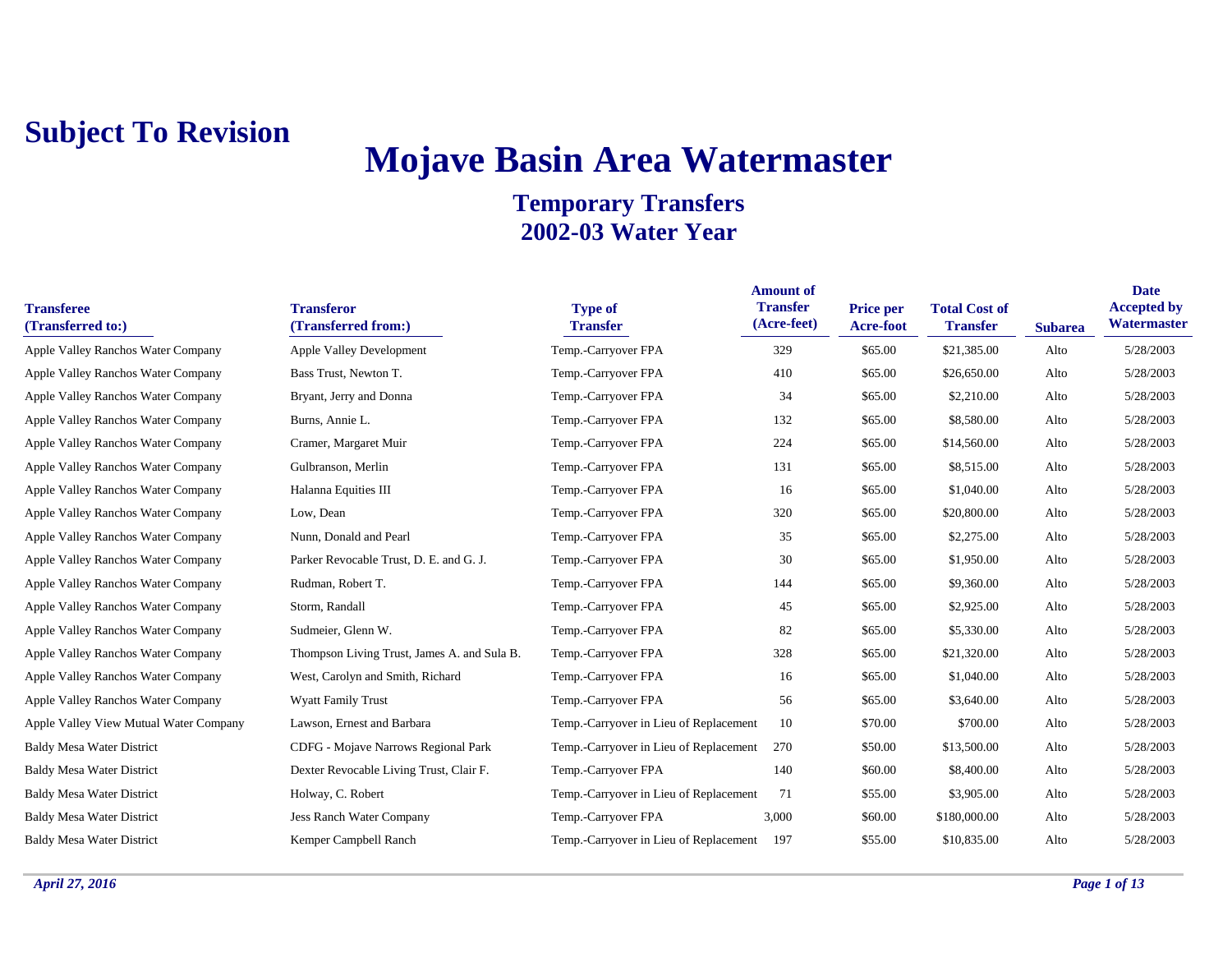# **Mojave Basin Area Watermaster**

| <b>Transferee</b><br>(Transferred to:) | <b>Transferor</b><br>(Transferred from:) | <b>Type of</b><br><b>Transfer</b>      | <b>Amount of</b><br><b>Transfer</b><br>(Acre-feet) | <b>Price per</b><br><b>Acre-foot</b> | <b>Total Cost of</b><br><b>Transfer</b> | <b>Subarea</b> | <b>Date</b><br><b>Accepted by</b><br>Watermaster |
|----------------------------------------|------------------------------------------|----------------------------------------|----------------------------------------------------|--------------------------------------|-----------------------------------------|----------------|--------------------------------------------------|
| <b>Baldy Mesa Water District</b>       | Riverside Cement Company - Agriculture   | Temp.-Carryover in Lieu of Replacement | 102                                                | \$55.00                              | \$5,610.00                              | Alto           | 5/28/2003                                        |
| <b>Baldy Mesa Water District</b>       | Wackeen, Caesar                          | Temp.-Carryover in Lieu of Replacement | 34                                                 | \$55.00                              | \$1,870.00                              | Alto           | 5/28/2003                                        |
| <b>Baldy Mesa Water District</b>       | Western Water Company                    | Temp.-Carryover FPA                    | 1,591                                              | \$60.00                              | \$95,460.00                             | Alto           | 5/28/2003                                        |
| Hesperia Golf And Country Club         | <b>Silver Lakes Association</b>          | Temp.-Carryover in Lieu of Replacement | 47                                                 | \$75.00                              | \$3,525.00                              | Alto           | 5/28/2003                                        |
| Hesperia Water District                | Abbond, Edward and Grace                 | Temp.-Carryover FPA                    | 21                                                 | \$55.00                              | \$1,155.00                              | Alto           | 5/28/2003                                        |
| Hesperia Water District                | Abbond, Edward and Grace                 | Temp.-FPA                              | 20                                                 | \$55.00                              | \$1,100.00                              | Alto           | 5/28/2003                                        |
| Hesperia Water District                | <b>Baldy Mesa Water District</b>         | Temp.-Carryover FPA                    | 668                                                | \$55.00                              | \$36,740.00                             | Alto           | 5/28/2003                                        |
| Hesperia Water District                | <b>Beinschroth Family Trust</b>          | Temp.-Carryover FPA                    | 240                                                | \$55.00                              | \$13,200.00                             | Alto           | 5/28/2003                                        |
| Hesperia Water District                | Beinschroth, A. J.                       | Temp.-Carryover FPA                    | 60                                                 | \$55.00                              | \$3,300.00                              | Alto           | 5/28/2003                                        |
| Hesperia Water District                | Cunningham, William E. and Gloria M.     | Temp.-Carryover FPA                    | 4                                                  | \$55.00                              | \$220.00                                | Alto           | 5/28/2003                                        |
| Hesperia Water District                | Hainje, Kenneth Edward                   | Temp.-Carryover FPA                    | 4                                                  | \$55.00                              | \$220.00                                | Alto           | 5/28/2003                                        |
| Hesperia Water District                | Holliday, Fredrick                       | Temp.-Carryover FPA                    | 8                                                  | \$55.00                              | \$440.00                                | Alto           | 5/28/2003                                        |
| Hesperia Water District                | HP Development Company                   | Temp.-Carryover FPA                    | 14                                                 | \$55.00                              | \$770.00                                | Alto           | 5/28/2003                                        |
| Hesperia Water District                | Pittman, Leroy W.                        | Temp.-Carryover FPA                    | 119                                                | \$55.00                              | \$6,545.00                              | Alto           | 5/28/2003                                        |
| Hesperia Water District                | Rancho Las Flores Ltd. Partnership       | Temp.-Carryover FPA                    | 4,776                                              | \$52.50                              | \$250,740.00                            | Alto           | 5/28/2003                                        |
| Hesperia Water District                | Rim Properties, A General Partnership    | Temp.-Carryover FPA                    | 8                                                  | \$55.00                              | \$440.00                                | Alto           | 5/28/2003                                        |
| Hesperia Water District                | <b>Summit Valley Ranch</b>               | Temp.-Carryover FPA                    | 274                                                | \$55.00                              | \$15,070.00                             | Alto           | 5/28/2003                                        |
| Hesperia Water District                | Thompson, Rodger                         | Temp.-Carryover FPA                    | 42                                                 | \$55.00                              | \$2,310.00                              | Alto           | 5/28/2003                                        |
| Hesperia Water District                | Vail, Joseph B. and Paula E.             | Temp.-Carryover FPA                    | 99                                                 | \$55.00                              | \$5,445.00                              | Alto           | 5/28/2003                                        |
| Jamboree Housing Corporation           | Dolch, Robert and Judy                   | Temp.-FPA                              | 50                                                 | \$55.00                              | \$2,750.00                              | Alto           | 5/28/2003                                        |
| Luckey, Manley J.                      | <b>Silver Lakes Association</b>          | Temp.-Carryover in Lieu of Replacement | 25                                                 | \$75.00                              | \$1,875.00                              | Alto           | 5/28/2003                                        |
| Mariana Ranchos County Water District  | <b>Silver Lakes Association</b>          | Temp.-Carryover in Lieu of Replacement | 33                                                 | \$75.00                              | \$2,475.00                              | Alto           | 5/28/2003                                        |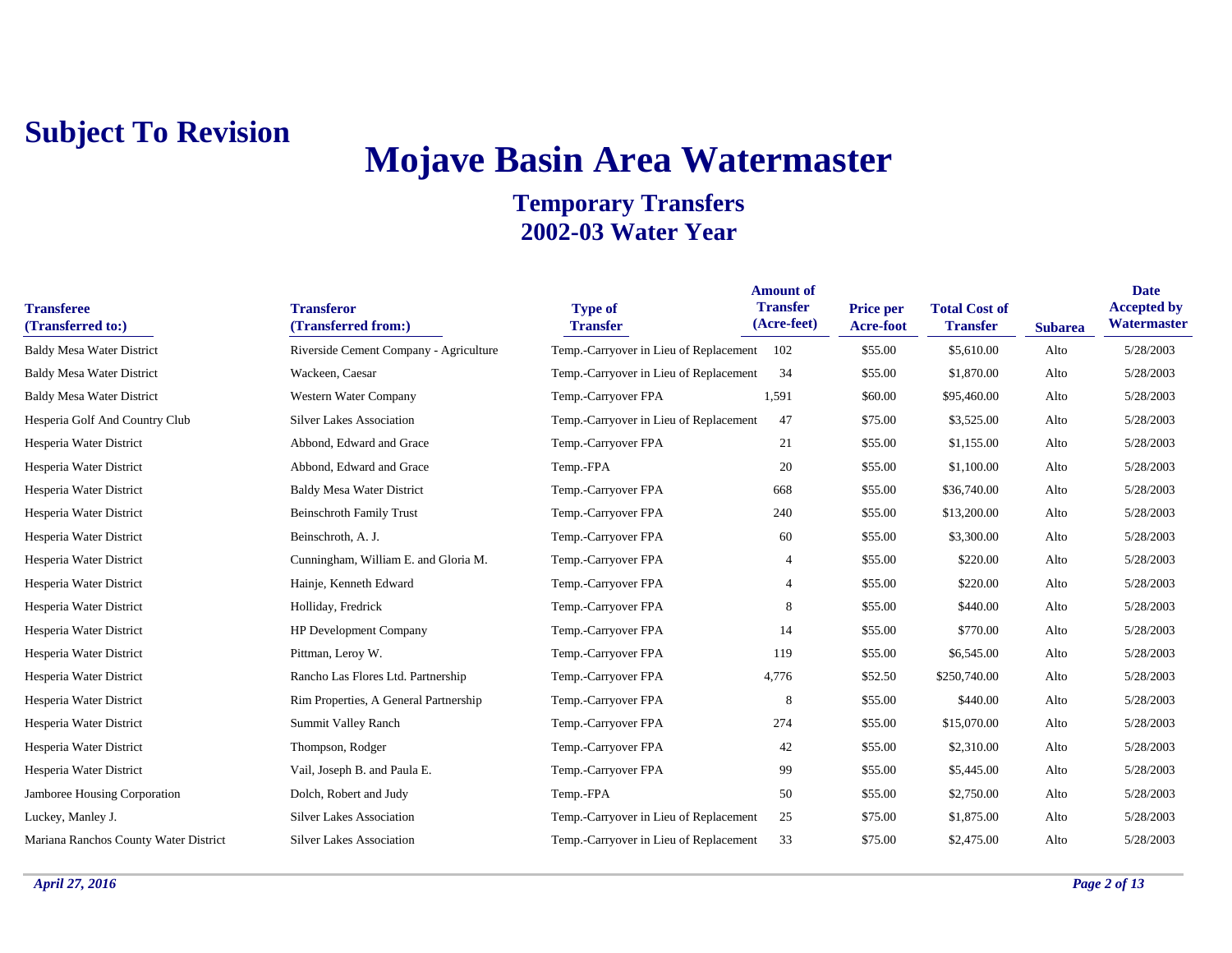# **Mojave Basin Area Watermaster**

| <b>Transferee</b><br>(Transferred to:)   | <b>Transferor</b><br>(Transferred from:)    | <b>Type of</b><br><b>Transfer</b>          | <b>Amount of</b><br><b>Transfer</b><br>(Acre-feet) | <b>Price per</b><br><b>Acre-foot</b> | <b>Total Cost of</b><br><b>Transfer</b> | <b>Subarea</b> | <b>Date</b><br><b>Accepted by</b><br>Watermaster |
|------------------------------------------|---------------------------------------------|--------------------------------------------|----------------------------------------------------|--------------------------------------|-----------------------------------------|----------------|--------------------------------------------------|
| San Bernardino County Service Area 64    | CDFG - Mojave Narrows Regional Park         | Temp.-Carryover in Lieu of Replacement     | 79                                                 | \$50.00                              | \$3,950.00                              | Alto           | 5/28/2003                                        |
| San Bernardino County Service Area 64    | San Bernardino County Service Area 42       | Temp.-Carryover in Lieu of Replacement     | 88                                                 | \$55.00                              | \$4,840.00                              | Alto           | 5/28/2003                                        |
| San Bernardino County Service Area 70C   | San Bernardino County Service Area 42       | Temp.-Carryover in Lieu of Replacement     | 72                                                 | \$55.00                              | \$3,960.00                              | Alto           | 5/28/2003                                        |
| San Bernardino County Service Area 70J   | CDFG - Mojave Narrows Regional Park         | Temp.-Carryover in Lieu of Replacement     | 108                                                | \$50.00                              | \$5,400.00                              | Alto           | 5/28/2003                                        |
| San Bernardino County Service Area 70J   | San Bernardino County Service Area 42       | Temp.-Carryover in Lieu of Replacement     | 89                                                 | \$55.00                              | \$4,895.00                              | Alto           | 5/28/2003                                        |
| Southdown California Cement, L.L.C.      | Agcon, Inc.                                 | Temp.-Carryover in Lieu of Replacement     | 75                                                 | \$60.00                              | \$4,500.00                              | Alto           | 5/28/2003                                        |
| Southdown California Cement, L.L.C.      | CalMat Company                              | Temp.-Carryover in Lieu of Replacement 561 |                                                    | \$70.00                              | \$39,270.00                             | Alto           | 5/28/2003                                        |
| Southdown California Cement, L.L.C.      | CDFG - Mojave Narrows Regional Park         | Temp.-Carryover in Lieu of Replacement     | 62                                                 | \$50.00                              | \$3,100.00                              | Alto           | 5/28/2003                                        |
| Southdown California Cement, L.L.C.      | Hi-Grade Materials Company                  | Temp.-Carryover in Lieu of Replacement     | 96                                                 | \$60.00                              | \$5,760.00                              | Alto           | 5/28/2003                                        |
| Southdown California Cement, L.L.C.      | Riverside Cement Company - Oro Grande Plant | Temp.-Carryover in Lieu of Replacement     | 274                                                | \$60.00                              | \$16,440.00                             | Alto           | 5/28/2003                                        |
| Southern California Water Company        | American States Water Company               | Temp.-Carryover in Lieu of Replacement     | 194                                                | \$50.00                              | \$9,700.00                              | Alto           | 5/28/2003                                        |
| Southern California Water Company        | CDFG - Mojave Narrows Regional Park         | Temp.-Carryover in Lieu of Replacement     | 103                                                | \$60.00                              | \$6,180.00                              | Alto           | 5/28/2003                                        |
| Thunderbird County Water District        | <b>Silver Lakes Association</b>             | Temp.-Carryover in Lieu of Replacement     | 36                                                 | \$75.00                              | \$2,700.00                              | Alto           | 5/28/2003                                        |
| Trekell, Brian                           | Bastianon, Remo E.                          | Temp.-Carryover in Lieu of Replacement     | $\overline{7}$                                     | \$70.00                              | \$490.00                                | Alto           | 5/28/2003                                        |
| Victor Valley Community College District | Thomas Farms                                | Temp.-Carryover in Lieu of Replacement     | 191                                                | \$55.00                              | \$10,505.00                             | Alto           | 5/28/2003                                        |
| Victor Valley Community College District | Wackeen, Caesar                             | Temp.-Carryover in Lieu of Replacement     | 15                                                 | \$55.00                              | \$825.00                                | Alto           | 5/28/2003                                        |
| Victor Valley Memorial Park              | Pettis Family Trust                         | Temp.-FPA                                  | 20                                                 | \$70.00                              | \$1,400.00                              | Alto           | 5/28/2003                                        |
| Victor Valley Memorial Park              | Pettis Family Trust                         | Temp.-Carryover FPA                        | 29                                                 | \$70.00                              | \$2,030.00                              | Alto           | 5/28/2003                                        |
| Victor Valley Memorial Park              | Weber, Dave                                 | Temp.-Carryover FPA                        | 7                                                  | \$70.00                              | \$490.00                                | Alto           | 5/28/2003                                        |
| Apple Valley Ranchos Water Company       | Candlewood Investment Properties            | Temp.-Carryover FPA                        | 29                                                 | \$65.00                              | \$1,885.00                              | Alto           | 6/25/2003                                        |
| Apple Valley Ranchos Water Company       | Polich, Lee and Donna                       | Temp.-Carryover FPA                        | 45                                                 | \$65.00                              | \$2,925.00                              | Alto           | 6/25/2003                                        |
| <b>Baldy Mesa Water District</b>         | CDFG - Mojave Narrows Regional Park         | Temp.-Carryover FPA                        | 198                                                | \$50.00                              | \$9,900.00                              | Alto           | 6/25/2003                                        |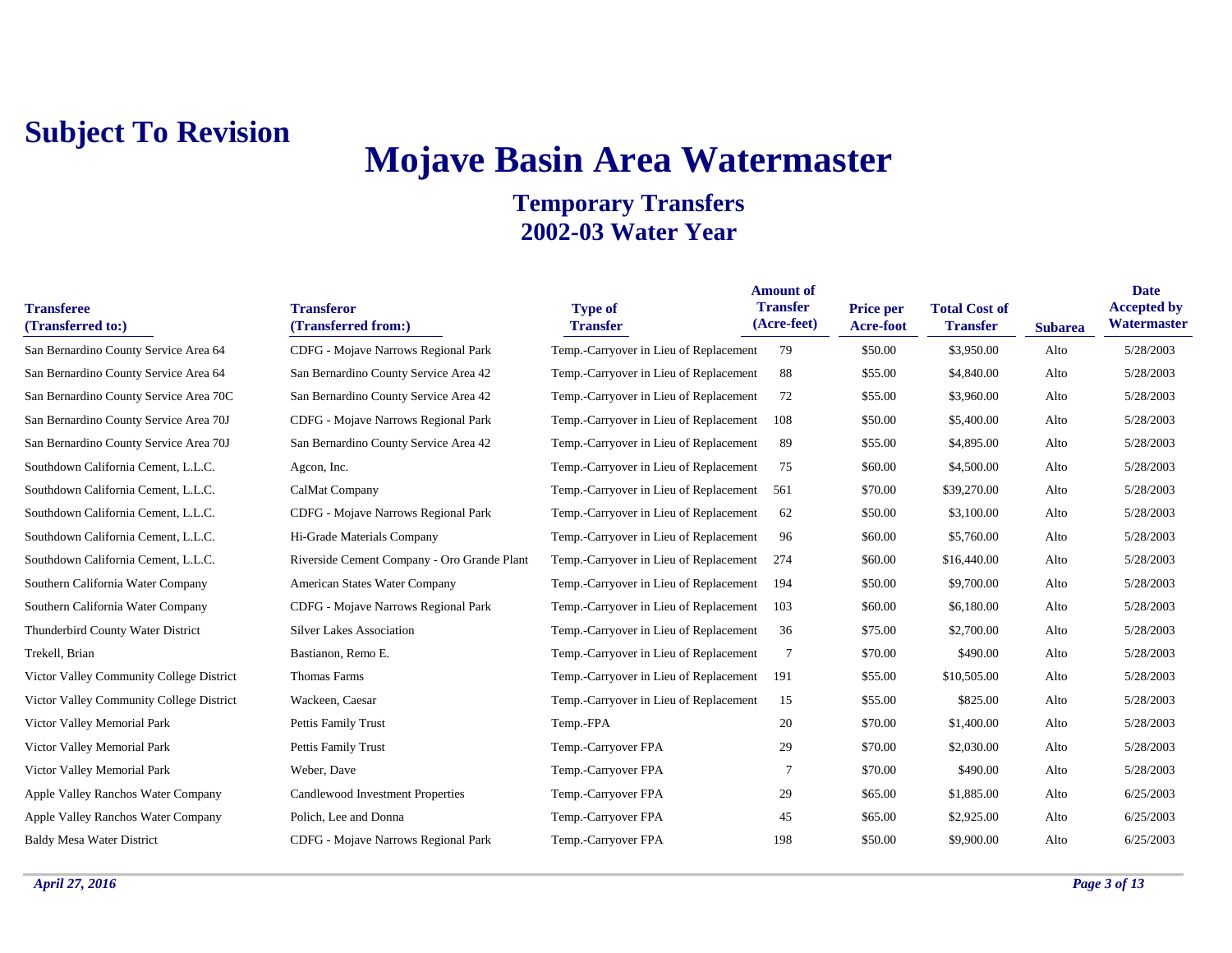## **Mojave Basin Area Watermaster**

| <b>Transferee</b><br>(Transferred to:) | <b>Transferor</b><br>(Transferred from:)    | <b>Type of</b><br><b>Transfer</b> | <b>Amount of</b><br><b>Transfer</b><br>(Acre-feet) | <b>Price per</b><br><b>Acre-foot</b> | <b>Total Cost of</b><br><b>Transfer</b> | <b>Subarea</b> | <b>Date</b><br><b>Accepted by</b><br><b>Watermaster</b> |
|----------------------------------------|---------------------------------------------|-----------------------------------|----------------------------------------------------|--------------------------------------|-----------------------------------------|----------------|---------------------------------------------------------|
| Apple Valley Ranchos Water Company     | <b>Jess Ranch Water Company</b>             | Temp.-Carryover FPA               | 1,067                                              | \$65.00                              | \$69,355.00                             | Alto           | 7/23/2003                                               |
| Apple Valley Ranchos Water Company     | Johnston, Harriet and Johnston, Lawrence W. | Temp.-Carryover FPA               | 96                                                 | \$65.00                              | \$6,240.00                              | Alto           | 7/23/2003                                               |
| Apple Valley Ranchos Water Company     | Lounsbury, J. Peter and Carolyn             | Temp.-Carryover FPA               | 133                                                | \$65.00                              | \$8,645.00                              | Alto           | 7/23/2003                                               |
| Apple Valley Ranchos Water Company     | McCall, Rex                                 | Temp.-Carryover FPA               | 35                                                 | \$65.00                              | \$2,275.00                              | Alto           | 7/23/2003                                               |
| Apple Valley Ranchos Water Company     | Thrasher, Gary                              | Temp.-Carryover FPA               | 182                                                | \$65.00                              | \$11,830.00                             | Alto           | 7/23/2003                                               |
| Apple Valley Ranchos Water Company     | West, Howard and Suzy                       | Temp.-Carryover FPA               | 58                                                 | \$65.00                              | \$3,770.00                              | Alto           | 7/23/2003                                               |
| Apple Valley Ranchos Water Company     | Fisher, Dolores                             | Temp.-Carryover FPA               | 36                                                 | \$65.00                              | \$2,340.00                              | Alto           | 8/27/2003                                               |
| Apple Valley Ranchos Water Company     | Hamilton Trust, Don and Ruth M.             | Temp.-Carryover FPA               | 30                                                 | \$61.00                              | \$1,830.00                              | Alto           | 8/27/2003                                               |
| Apple Valley Ranchos Water Company     | Keel, Al J. and Barbara                     | Temp.-Carryover FPA               | 24                                                 | \$61.00                              | \$1,464.00                              | Alto           | 8/27/2003                                               |
| Apple Valley Ranchos Water Company     | Reed, Delbert E. and Linda                  | Temp.-Carryover FPA               | 25                                                 | \$65.00                              | \$1,625.00                              | Alto           | 8/27/2003                                               |
| Apple Valley Ranchos Water Company     | Ward, Ken and Barbara                       | Temp.-Carryover FPA               | 15                                                 | \$61.00                              | \$915.00                                | Alto           | 8/27/2003                                               |
| Apple Valley Ranchos Water Company     | Apple Valley, Town Of                       | Temp.-Carryover FPA               | 237                                                | \$61.00                              | \$14,457.00                             | Alto           | 9/24/2003                                               |
| Apple Valley Ranchos Water Company     | Bastianon, Remo E.                          | Temp.-Carryover FPA               | 40                                                 | \$61.00                              | \$2,440.00                              | Alto           | 9/24/2003                                               |
| Apple Valley Ranchos Water Company     | Brown, Bobby G. and Valeria R.              | Temp.-Carryover FPA               | 22                                                 | \$61.00                              | \$1,342.00                              | Alto           | 9/24/2003                                               |
| Apple Valley Ranchos Water Company     | Fisher, Jerome                              | Temp.-Carryover FPA               | 144                                                | \$61.00                              | \$8,784.00                              | Alto           | 9/24/2003                                               |
| Apple Valley Ranchos Water Company     | HP Development Company                      | Temp.-Carryover FPA               | 3                                                  | \$61.00                              | \$183.00                                | Alto           | 9/24/2003                                               |
| Apple Valley Ranchos Water Company     | Hrubik, Thomas A.                           | Temp.-Carryover FPA               | 14                                                 | \$61.00                              | \$854.00                                | Alto           | 9/24/2003                                               |
| Apple Valley Ranchos Water Company     | Jess Ranch Water Company                    | Temp.-Carryover FPA               | 800                                                | \$65.00                              | \$52,000.00                             | Alto           | 9/24/2003                                               |
| Apple Valley Ranchos Water Company     | Jess Ranch Water Company                    | Temp.-Carryover FPA               | 181                                                | \$0.00                               | \$0.00                                  | Alto           | 9/24/2003                                               |
| Apple Valley Ranchos Water Company     | LHC Alligator, LLC                          | Temp.-Carryover FPA               | 712                                                | \$61.00                              | \$43,432.00                             | Alto           | 9/24/2003                                               |
| Apple Valley Ranchos Water Company     | Pearl, Alice                                | Temp.-Carryover FPA               | 118                                                | \$61.00                              | \$7,198.00                              | Alto           | 9/24/2003                                               |
| Apple Valley Ranchos Water Company     | Perry, Thomas A.                            | Temp.-Carryover FPA               | $\overline{4}$                                     | \$61.00                              | \$244.00                                | Alto           | 9/24/2003                                               |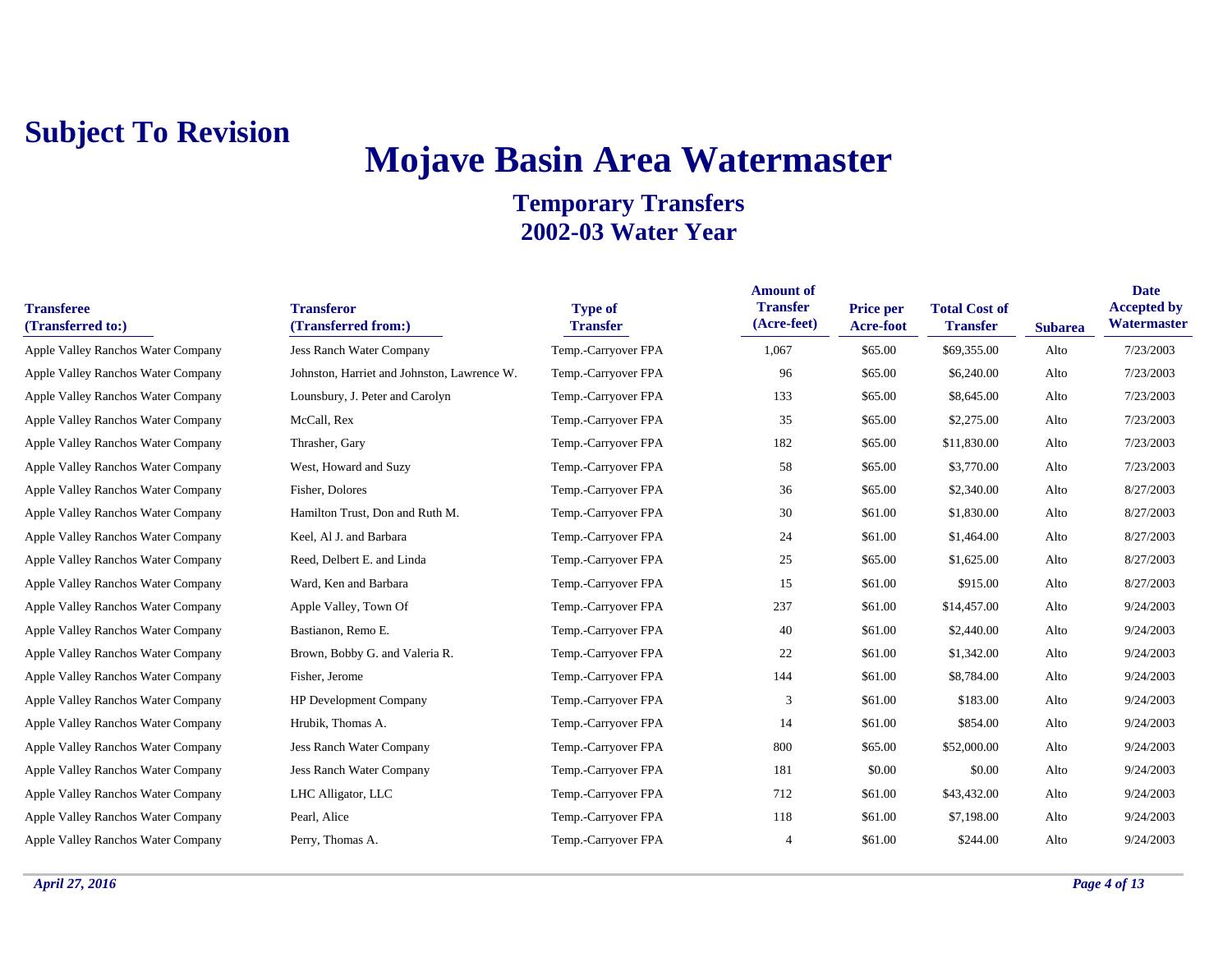## **Mojave Basin Area Watermaster**

| <b>Transferee</b><br>(Transferred to:) | <b>Transferor</b><br>(Transferred from:) | <b>Type of</b><br><b>Transfer</b> | <b>Amount of</b><br><b>Transfer</b><br>(Acre-feet) | <b>Price per</b><br>Acre-foot | <b>Total Cost of</b><br><b>Transfer</b> | <b>Subarea</b> | <b>Date</b><br><b>Accepted by</b><br><b>Watermaster</b> |
|----------------------------------------|------------------------------------------|-----------------------------------|----------------------------------------------------|-------------------------------|-----------------------------------------|----------------|---------------------------------------------------------|
| Apple Valley Ranchos Water Company     | Van Leeuwen Family Trust                 | Temp.-Carryover FPA               | 100                                                | \$61.00                       | \$6,100.00                              | Alto           | 9/24/2003                                               |
| Apple Valley Ranchos Water Company     | Vogler, et al.                           | Temp.-Carryover FPA               | 46                                                 | \$66.00                       | \$3,036.00                              | Alto           | 9/24/2003                                               |
| Apple Valley Ranchos Water Company     | West, Jimmie E. and Nancy D.             | Temp.-Carryover FPA               |                                                    | \$61.00                       | \$488.00                                | Alto           | 9/24/2003                                               |
| Luth, Ken                              | Van Leeuwen Family Trust                 | Temp.-Carryover FPA               |                                                    | \$0.00                        | \$0.00                                  | Alto           | 9/24/2003                                               |
|                                        |                                          | Alto Subtotal (92)                | 20,771                                             |                               | \$1,212,172.00                          |                |                                                         |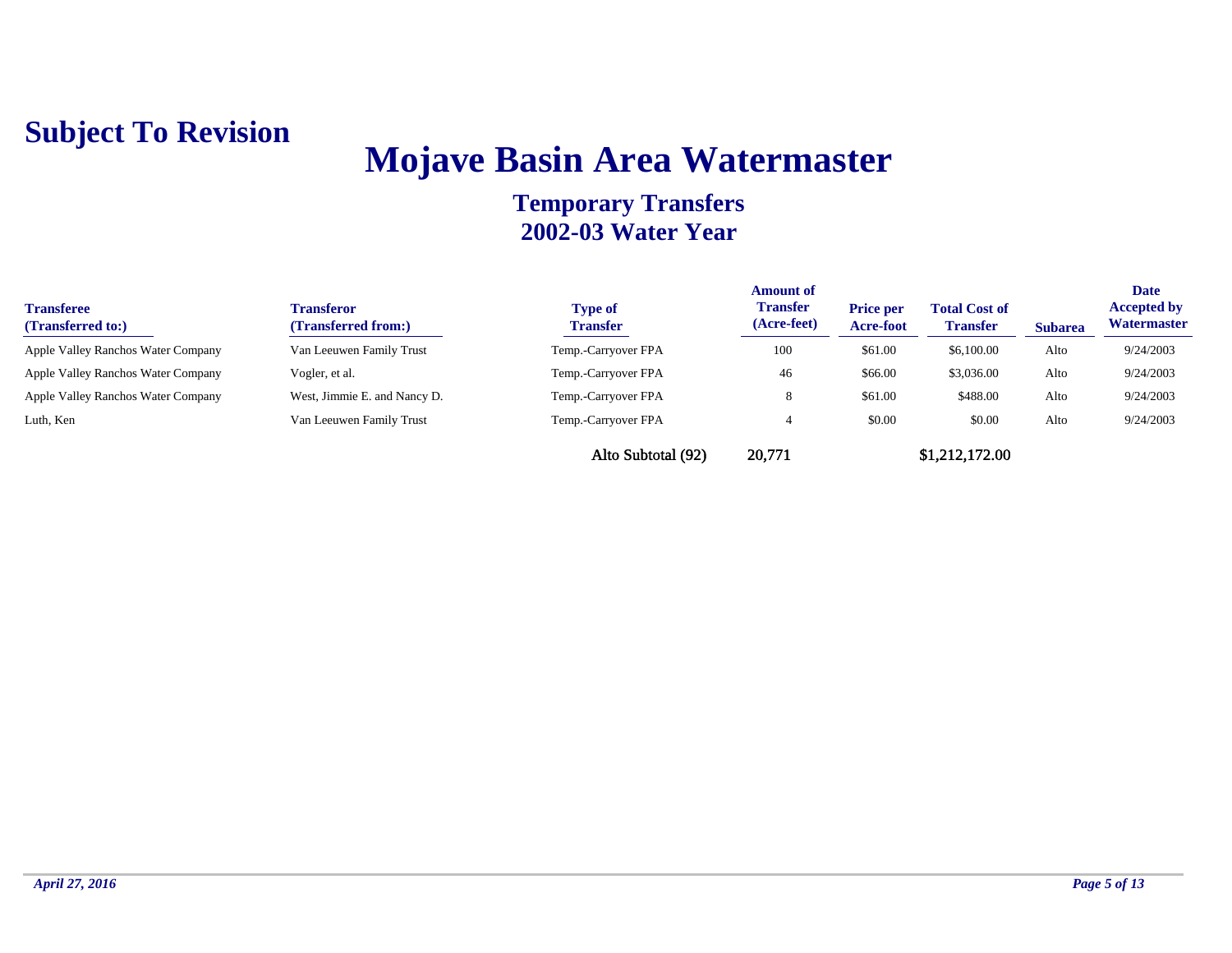## **Mojave Basin Area Watermaster**

| <b>Transferee</b><br>(Transferred to:)           | <b>Transferor</b><br>(Transferred from:) | <b>Type of</b><br><b>Transfer</b>      | <b>Amount of</b><br><b>Transfer</b><br>(Acre-feet) | <b>Price per</b><br>Acre-foot | <b>Total Cost of</b><br><b>Transfer</b> | <b>Subarea</b> | <b>Date</b><br><b>Accepted by</b><br>Watermaster |
|--------------------------------------------------|------------------------------------------|----------------------------------------|----------------------------------------------------|-------------------------------|-----------------------------------------|----------------|--------------------------------------------------|
| Calico Lakes Homeowners Association              | Western Horizon Associates, Inc.         | Temp.-Carryover in Lieu of Replacement | 74                                                 | \$25.00                       | \$1,850.00                              | Baja           | 5/28/2003                                        |
| Cheyenne Lake, Inc.                              | Western Horizon Associates, Inc.         | Temp.-Carryover in Lieu of Replacement | 141                                                | \$25.00                       | \$3,525.00                              | Baja           | 5/28/2003                                        |
| <b>Crystal Lakes Property Owners Association</b> | Bender, Marlene                          | Temp.-Carryover FPA                    | 48                                                 | \$30.00                       | \$1,440.00                              | Baja           | 5/28/2003                                        |
| <b>Crystal Lakes Property Owners Association</b> | Bender, Marlene                          | Temp.-FPA                              | 48                                                 | \$30.00                       | \$1,440.00                              | Baja           | 5/28/2003                                        |
| First CPA LLC                                    | Western Horizon Associates, Inc.         | Temp.-Carryover in Lieu of Replacement | 13                                                 | \$25.00                       | \$325.00                                | Baja           | 5/28/2003                                        |
| Hanson Aggregates WRP, Inc.                      | Ward, Ernest and Laura                   | Temp.-Carryover in Lieu of Replacement | 11                                                 | \$40.00                       | \$440.00                                | Baja           | 5/28/2003                                        |
| Hanson Aggregates WRP, Inc.                      | Ward, et al.                             | Temp.-Carryover in Lieu of Replacement | 17                                                 | \$40.00                       | \$680.00                                | Baja           | 5/28/2003                                        |
| Hanson Aggregates WRP, Inc.                      | Western Horizon Associates, Inc.         | Temp.-Carryover in Lieu of Replacement | 48                                                 | \$25.00                       | \$1,200.00                              | Baja           | 5/28/2003                                        |
| Lake Jodie Property Owners Association           | Hilarides, Frank                         | Temp.-Carryover FPA                    | 228                                                | \$10.00                       | \$2,280.00                              | Baja           | 5/28/2003                                        |
| Lake Jodie Property Owners Association           | Murphy, Jean                             | Temp.-Carryover FPA                    | 17                                                 | \$20.00                       | \$340.00                                | Baja           | 5/28/2003                                        |
| Mojave Water Agency                              | Arguelles, Alfredo                       | Carryover-FPA Purchase Program         | 29                                                 | \$46.00                       | \$1,334.00                              | Baja           | 5/28/2003                                        |
| Mojave Water Agency                              | Barak, Richard                           | Carryover-FPA Purchase Program         | 3                                                  | \$46.00                       | \$138.00                                | Baja           | 5/28/2003                                        |
| Mojave Water Agency                              | Brown, Ronald A.                         | Carryover-FPA Purchase Program         | 57                                                 | \$46.00                       | \$2,622.00                              | Baja           | 5/28/2003                                        |
| Mojave Water Agency                              | Cho Brothers Ranch                       | Carryover-FPA Purchase Program         | 5                                                  | \$46.00                       | \$230.00                                | Baja           | 5/28/2003                                        |
| Mojave Water Agency                              | Dick Van Dam Dairy                       | Carryover-FPA Purchase Program         | 271                                                | \$46.00                       | \$12,466.00                             | Baja           | 5/28/2003                                        |
| Mojave Water Agency                              | Harter, Joe and Sue                      | Carryover-FPA Purchase Program         | 253                                                | \$46.00                       | \$11,638.00                             | Baja           | 5/28/2003                                        |
| Mojave Water Agency                              | Hutchison, William O.                    | Carryover-FPA Purchase Program         | 58                                                 | \$46.00                       | \$2,668.00                              | Baja           | 5/28/2003                                        |
| Mojave Water Agency                              | Johnson, James R. and Ellen              | Carryover-FPA Purchase Program         | 6                                                  | \$46.00                       | \$276.00                                | Baja           | 5/28/2003                                        |
| Mojave Water Agency                              | Kasner, Robert                           | Carryover-FPA Purchase Program         | 248                                                | \$46.00                       | \$11,408.00                             | Baja           | 5/28/2003                                        |
| Mojave Water Agency                              | Perko, Bert K.                           | FPA-FPA Purchase Program               | 3                                                  | \$46.00                       | \$138.00                                | Baja           | 5/28/2003                                        |
| Mojave Water Agency                              | Rossi, James L. and Naomi I.             | Carryover-FPA Purchase Program         | 23                                                 | \$46.00                       | \$1,058.00                              | Baja           | 5/28/2003                                        |
| Mojave Water Agency                              | The 160 Newberry Ranch California, Ltd.  | Carryover-FPA Purchase Program         | 17                                                 | \$46.00                       | \$782.00                                | Baja           | 5/28/2003                                        |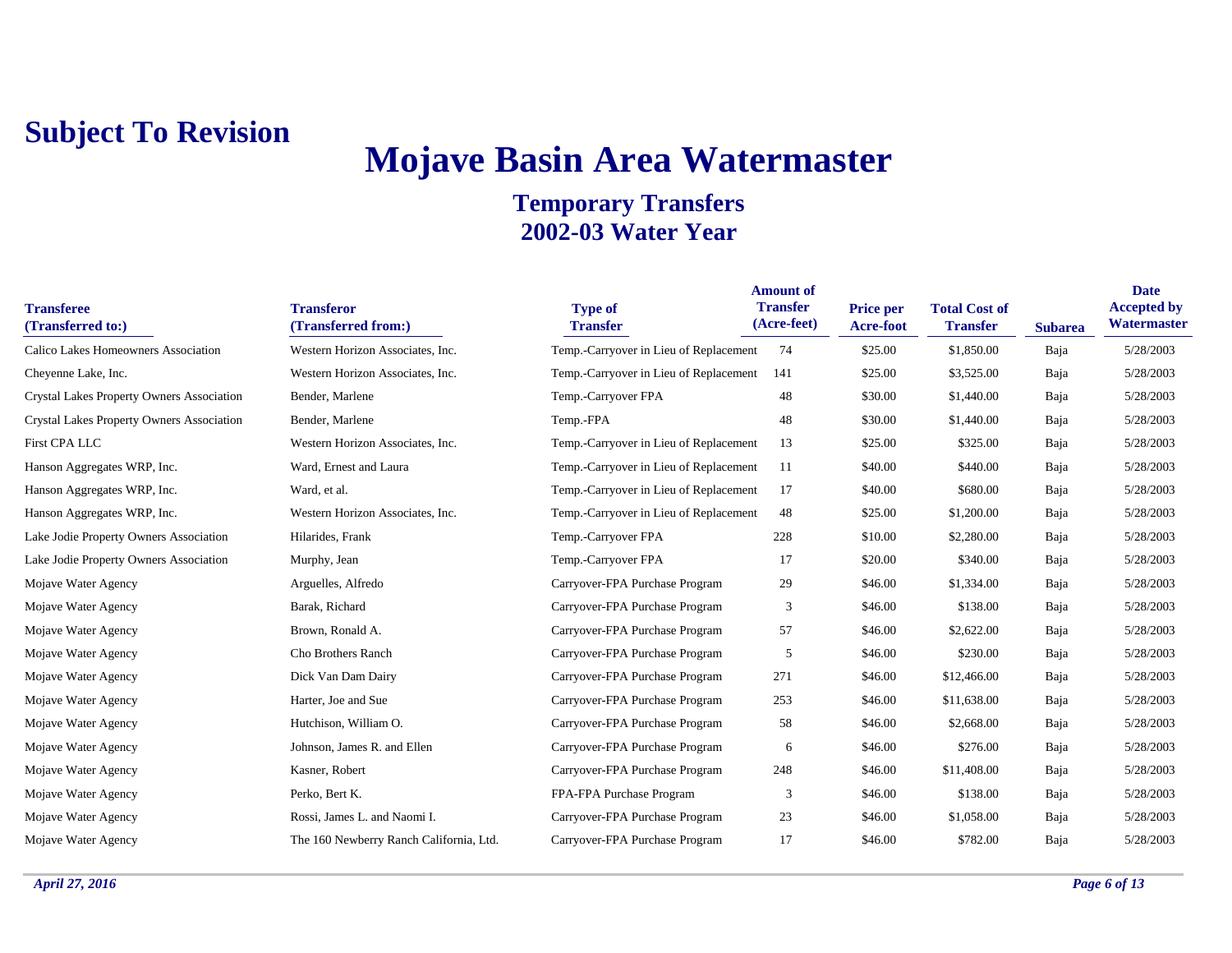# **Mojave Basin Area Watermaster**

#### **Temporary Transfers 2002-03 Water Year**

| <b>Transferee</b><br>(Transferred to:) | <b>Transferor</b><br>(Transferred from:) | <b>Type of</b><br><b>Transfer</b>      | <b>Amount of</b><br><b>Transfer</b><br>(Acre-feet) | <b>Price per</b><br><b>Acre-foot</b> | <b>Total Cost of</b><br><b>Transfer</b> | <b>Subarea</b> | <b>Date</b><br><b>Accepted by</b><br>Watermaster |
|----------------------------------------|------------------------------------------|----------------------------------------|----------------------------------------------------|--------------------------------------|-----------------------------------------|----------------|--------------------------------------------------|
| Mojave Water Agency                    | Van Diest, Cornelius                     | Carryover-FPA Purchase Program         | 41                                                 | \$46.00                              | \$1,886.00                              | Baja           | 5/28/2003                                        |
| O. F. D. L., Inc.                      | Western Horizon Associates, Inc.         | Temp.-Carryover in Lieu of Replacement | 100                                                | \$25.00                              | \$2,500.00                              | Baja           | 5/28/2003                                        |
| <b>Pathfinder Investors</b>            | Lee, Vin Jang T.                         | Temp.-Carryover in Lieu of Replacement | 159                                                | \$0.00                               | \$0.00                                  | Baja           | 5/28/2003                                        |
| St. Antony Coptic Orthodox Monastery   | Western Horizon Associates, Inc.         | Temp.-Carryover in Lieu of Replacement | 88                                                 | \$25.00                              | \$2,200.00                              | Baja           | 5/28/2003                                        |
| Sundown Lakes, Inc.                    | Western Horizon Associates, Inc.         | Temp.-Carryover in Lieu of Replacement | 66                                                 | \$25.00                              | \$1,650.00                              | Baja           | 5/28/2003                                        |
| Wet Set, Inc.                          | Smith, William E. and Patricia A.        | Temp.-Carryover in Lieu of Replacement | 11                                                 | \$50.00                              | \$550.00                                | Baja           | 5/28/2003                                        |
| Wet Set, Inc.                          | Western Horizon Associates, Inc.         | Temp.-Carryover in Lieu of Replacement | 21                                                 | \$25.00                              | \$525.00                                | Baja           | 5/28/2003                                        |
| WLSR, Inc.                             | Western Horizon Associates, Inc.         | Temp.-Carryover in Lieu of Replacement | 52                                                 | \$25.00                              | \$1,300.00                              | Baja           | 5/28/2003                                        |
| Daggett Community Services District    | Western Horizon Associates, Inc.         | Temp.-FPA                              | 100                                                | \$25.00                              | \$2,500.00                              | Baja           | 7/23/2003                                        |
| Kasner Family Limited Partnership      | Southern California Edison Company       | Temp.-Carryover FPA                    | 500                                                | \$3.43                               | \$1,715.00                              | Baja           | 8/27/2003                                        |
| Kasner, Robert                         | Southern California Edison Company       | Temp.-Carryover FPA                    | 3,000                                              | \$3.43                               | \$10,290.00                             | Baja           | 8/27/2003                                        |
| Lake Wainani Owners Association        | Western Horizon Associates, Inc.         | Temp.-Carryover FPA                    | 100                                                | \$25.00                              | \$2,500.00                              | Baja           | 8/27/2003                                        |
| Van Bastelaar, Alphonse                | Johnson, James R. and Ellen              | Temp.-Carryover FPA                    | 20                                                 | \$0.00                               | \$0.00                                  | Baja           | 8/27/2003                                        |
| Western Horizon Associates, Inc.       | Cho Brothers Ranch                       | Temp.-Carryover FPA                    | 500                                                | \$25.00                              | \$12,500.00                             | Baja           | 8/27/2003                                        |
| Sunray Energy, Inc.                    | Reliant Energy Coolwater L.L.C.          | Temp.-Carryover FPA                    | 210                                                | \$0.00                               | \$0.00                                  | Baja           | 9/24/2003                                        |
|                                        |                                          |                                        |                                                    |                                      |                                         |                |                                                  |

Baja Subtotal (37) 6,586 \$98,394.00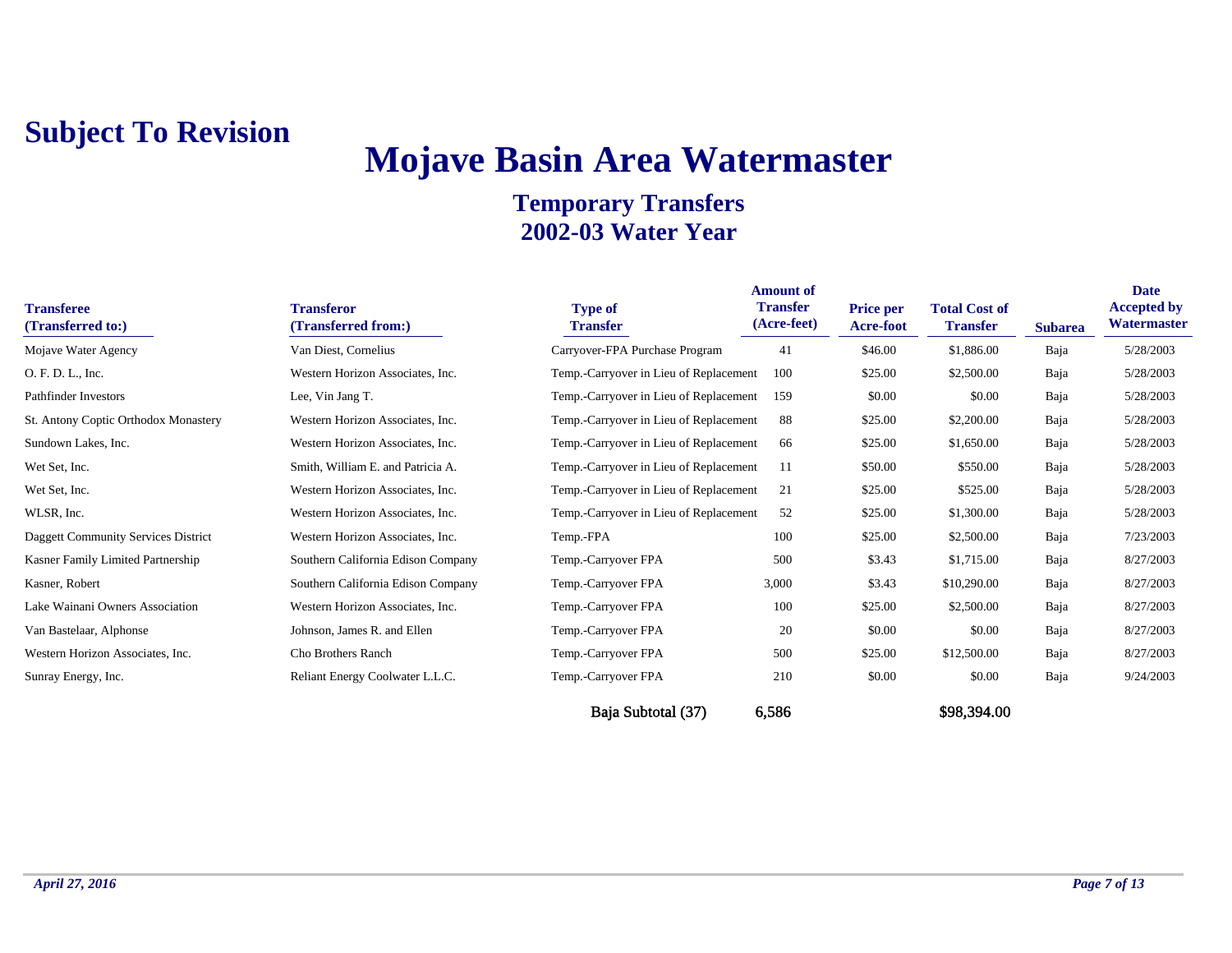## **Mojave Basin Area Watermaster**

| <b>Transferee</b><br>(Transferred to:)     | <b>Transferor</b><br>(Transferred from:) | <b>Type of</b><br><b>Transfer</b> | <b>Amount of</b><br><b>Transfer</b><br>(Acre-feet) | Price per<br>Acre-foot | <b>Total Cost of</b><br><b>Transfer</b> | <b>Subarea</b> | <b>Date</b><br><b>Accepted by</b><br>Watermaster |
|--------------------------------------------|------------------------------------------|-----------------------------------|----------------------------------------------------|------------------------|-----------------------------------------|----------------|--------------------------------------------------|
| Adelanto, City Of/George A F B - Combined  | Gabrych, Eugene                          | Temp.-Carryover in Lieu of Makeup | 426                                                | \$70.00                | \$29,820.00                             | C/A            | 5/28/2003                                        |
| Adelanto, City Of/George A F B - Combined  | Van Dam, Eldert and Susan                | Temp.-Carryover in Lieu of Makeup | 227                                                | \$70.00                | \$15,890.00                             | C/A            | 5/28/2003                                        |
| Agcon, Inc.                                | Southern California Water Company        | Temp.-Carryover in Lieu of Makeup | 22                                                 | \$60.00                | \$1,320.00                              | C/A            | 5/28/2003                                        |
| Apple Valley Country Club                  | Gabrych, Eugene                          | Temp.-Carryover in Lieu of Makeup | 65                                                 | \$70.00                | \$4,550.00                              | C/A            | 5/28/2003                                        |
| Apple Valley Heights County Water District | Hill, Melvin                             | Temp.-Carryover in Lieu of Makeup | 18                                                 | \$70.00                | \$1,260.00                              | C/A            | 5/28/2003                                        |
| Apple Valley Ranchos Water Company         | Hill, Melvin                             | Temp.-Carryover in Lieu of Makeup | 1,727                                              | \$70.00                | \$120,890.00                            | C/A            | 5/28/2003                                        |
| <b>Apple Valley Ranchos Water Company</b>  | Ruisch Trust, Dale W. and Nellie H.      | Temp.-Carryover in Lieu of Makeup | 5                                                  | \$70.00                | \$350.00                                | C/A            | 5/28/2003                                        |
| <b>Baldy Mesa Water District</b>           | Brommer, Marvin                          | Temp.-Carryover in Lieu of Makeup | 219                                                | \$70.00                | \$15,330.00                             | C/A            | 5/28/2003                                        |
| <b>Baldy Mesa Water District</b>           | Kemper, Walter R. and Jonna S.           | Temp.-Carryover in Lieu of Makeup | 147                                                | \$70.00                | \$10,290.00                             | C/A            | 5/28/2003                                        |
| CalMat Company                             | Southern California Water Company        | Temp.-Carryover in Lieu of Makeup |                                                    | \$60.00                | \$60.00                                 | C/A            | 5/28/2003                                        |
| <b>CDFG</b> - Mojave Narrows Regional Park | Southern California Water Company        | Temp.-Carryover in Lieu of Makeup | 103                                                | \$60.00                | \$6,180.00                              | C/A            | 5/28/2003                                        |
| Dolch, Robert and Judy                     | Meyers, Lonnie                           | Temp.-Carryover in Lieu of Makeup | 9                                                  | \$70.00                | \$630.00                                | C/A            | 5/28/2003                                        |
| Fisher, Jerome                             | Rios, Mariano V.                         | Temp.-Carryover in Lieu of Makeup | 28                                                 | \$70.00                | \$1,960.00                              | C/A            | 5/28/2003                                        |
| Hamilton Trust, Don and Ruth M.            | Soppeland, Wayne                         | Temp.-Carryover in Lieu of Makeup | 3                                                  | \$70.00                | \$210.00                                | C/A            | 5/28/2003                                        |
| Hamilton, et al.                           | Soppeland, Wayne                         | Temp.-Carryover in Lieu of Makeup | 4                                                  | \$70.00                | \$280.00                                | C/A            | 5/28/2003                                        |
| Hesperia Golf And Country Club             | Howard, Norman N.                        | Temp.-Carryover in Lieu of Makeup | 63                                                 | \$70.00                | \$4,410.00                              | C/A            | 5/28/2003                                        |
| Hesperia Water District                    | Aguayo, Jeanette L.                      | Temp.-Carryover in Lieu of Makeup | 164                                                | \$65.00                | \$10,660.00                             | C/A            | 5/28/2003                                        |
| Hesperia Water District                    | Avdeef, Thomas and Lucille               | Temp.-Carryover in Lieu of Makeup | 28                                                 | \$65.00                | \$1,820.00                              | C/A            | 5/28/2003                                        |
| Hesperia Water District                    | Hare, Thomas R. and Helen P.             | Temp.-Carryover in Lieu of Makeup | 35                                                 | \$65.00                | \$2,275.00                              | C/A            | 5/28/2003                                        |
| Hesperia Water District                    | Jones, Kenneth and Joette                | Temp.-Carryover in Lieu of Makeup | 25                                                 | \$65.00                | \$1,625.00                              | C/A            | 5/28/2003                                        |
| Hesperia Water District                    | Jordan, Raymond                          | Temp.-Carryover in Lieu of Makeup | 368                                                | \$65.00                | \$23,920.00                             | C/A            | 5/28/2003                                        |
| Hesperia Water District                    | Kasner Family Limited Partnership        | Temp.-Carryover in Lieu of Makeup | 337                                                | \$65.00                | \$21,905.00                             | C/A            | 5/28/2003                                        |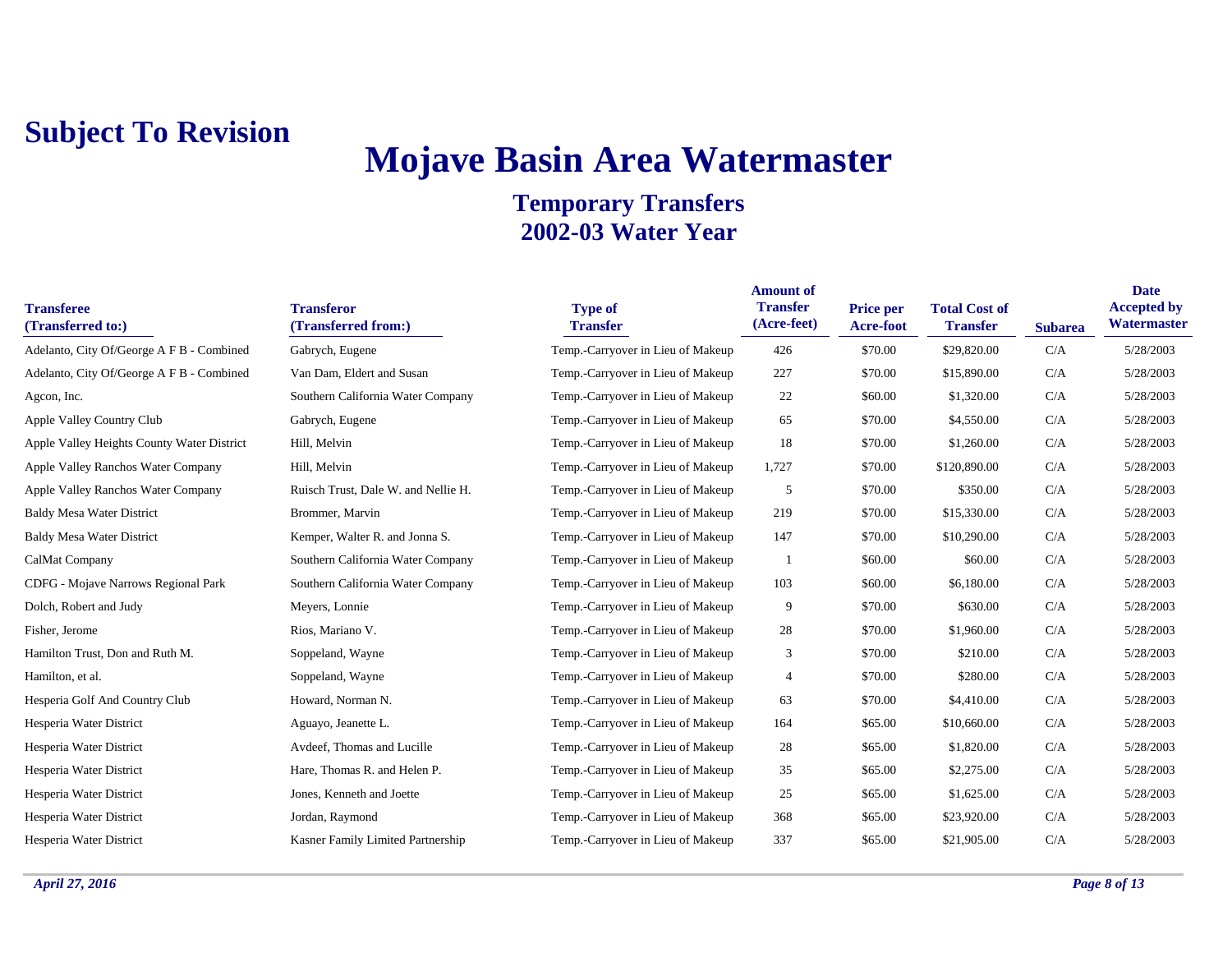## **Mojave Basin Area Watermaster**

| <b>Transferee</b><br>(Transferred to:)      | <b>Transferor</b><br>(Transferred from:)   | <b>Type of</b><br><b>Transfer</b> | <b>Amount of</b><br><b>Transfer</b><br>(Acre-feet) | <b>Price per</b><br>Acre-foot | <b>Total Cost of</b><br><b>Transfer</b> | <b>Subarea</b> | <b>Date</b><br><b>Accepted by</b><br>Watermaster |
|---------------------------------------------|--------------------------------------------|-----------------------------------|----------------------------------------------------|-------------------------------|-----------------------------------------|----------------|--------------------------------------------------|
| Hesperia Water District                     | King, Genevieve E.                         | Temp.-Carryover in Lieu of Makeup | 55                                                 | \$65.00                       | \$3,575.00                              | C/A            | 5/28/2003                                        |
| Hesperia Water District                     | Ruisch Trust, Dale W. and Nellie H.        | Temp.-Carryover in Lieu of Makeup | 104                                                | \$65.00                       | \$6,760.00                              | C/A            | 5/28/2003                                        |
| Hesperia Water District                     | Van Vliet, Hendrika                        | Temp.-Carryover in Lieu of Makeup | 656                                                | \$65.00                       | \$42,640.00                             | C/A            | 5/28/2003                                        |
| Hi-Grade Materials Company                  | Southern California Water Company          | Temp.-Carryover in Lieu of Makeup | 3                                                  | \$60.00                       | \$180.00                                | C/A            | 5/28/2003                                        |
| <b>Jess Ranch Water Company</b>             | Hill, Melvin                               | Temp.-Carryover in Lieu of Makeup | 53                                                 | \$70.00                       | \$3,710.00                              | C/A            | 5/28/2003                                        |
| Johnson, Carlean                            | Reddy, Bommi V. and Karuna V.              | Temp.-Carryover in Lieu of Makeup | 6                                                  | \$70.00                       | \$420.00                                | C/A            | 5/28/2003                                        |
| Kemper Campbell Ranch                       | Gaines, Jack and Mary                      | Temp.-Carryover in Lieu of Makeup | 21                                                 | \$70.00                       | \$1,470.00                              | C/A            | 5/28/2003                                        |
| Lounsbury, J. Peter and Carolyn             | Rios, Mariano V.                           | Temp.-Carryover in Lieu of Makeup | $\overline{2}$                                     | \$70.00                       | \$140.00                                | C/A            | 5/28/2003                                        |
| Luckey, Manley J.                           | Rios, Mariano V.                           | Temp.-Carryover in Lieu of Makeup | 32                                                 | \$70.00                       | \$2,240.00                              | C/A            | 5/28/2003                                        |
| Luth, Ken                                   | Rios, Mariano V.                           | Temp.-Carryover in Lieu of Makeup | 3                                                  | \$70.00                       | \$210.00                                | C/A            | 5/28/2003                                        |
| Mariana Ranchos County Water District       | Gaines, Jack and Mary                      | Temp.-Carryover in Lieu of Makeup | 24                                                 | \$70.00                       | \$1,680.00                              | C/A            | 5/28/2003                                        |
| Parker Revocable Trust, D. E. and G. J.     | Soppeland, Wayne                           | Temp.-Carryover in Lieu of Makeup | 2                                                  | \$70.00                       | \$140.00                                | C/A            | 5/28/2003                                        |
| Pettis Family Trust                         | Meyers, Lonnie                             | Temp.-Carryover in Lieu of Makeup | 6                                                  | \$70.00                       | \$420.00                                | C/A            | 5/28/2003                                        |
| Riverside Cement Company - Oro Grande Plant | Southern California Water Company          | Temp.-Carryover in Lieu of Makeup | 311                                                | \$60.00                       | \$18,660.00                             | C/A            | 5/28/2003                                        |
| Rudman, Robert T.                           | Rios, Mariano V.                           | Temp.-Carryover in Lieu of Makeup | 11                                                 | \$70.00                       | \$770.00                                | C/A            | 5/28/2003                                        |
| San Bernardino County Service Area 42       | Southern California Water Company          | Temp.-Carryover in Lieu of Makeup | 14                                                 | \$60.00                       | \$840.00                                | C/A            | 5/28/2003                                        |
| San Bernardino County Service Area 64       | Southern California Water Company          | Temp.-Carryover in Lieu of Makeup | 413                                                | \$60.00                       | \$24,780.00                             | C/A            | 5/28/2003                                        |
| San Bernardino County Service Area 70C      | Southern California Water Company          | Temp.-Carryover in Lieu of Makeup | 223                                                | \$60.00                       | \$13,380.00                             | C/A            | 5/28/2003                                        |
| San Bernardino County Service Area 70J      | Southern California Water Company          | Temp.-Carryover in Lieu of Makeup | 181                                                | \$60.00                       | \$10,860.00                             | C/A            | 5/28/2003                                        |
| San Bernardino County Service Area 70L      | Southern California Water Company          | Temp.-Carryover in Lieu of Makeup | 35                                                 | \$60.00                       | \$2,100.00                              | C/A            | 5/28/2003                                        |
| <b>Silver Lakes Association</b>             | Hanify, Michael D., dba - White Bear Ranch | Temp.-Carryover in Lieu of Makeup | 122                                                | \$70.00                       | \$8,540.00                              | C/A            | 5/28/2003                                        |
| <b>Silver Lakes Association</b>             | Soppeland, Wayne                           | Temp.-Carryover in Lieu of Makeup | 273                                                | \$70.00                       | \$19,110.00                             | C/A            | 5/28/2003                                        |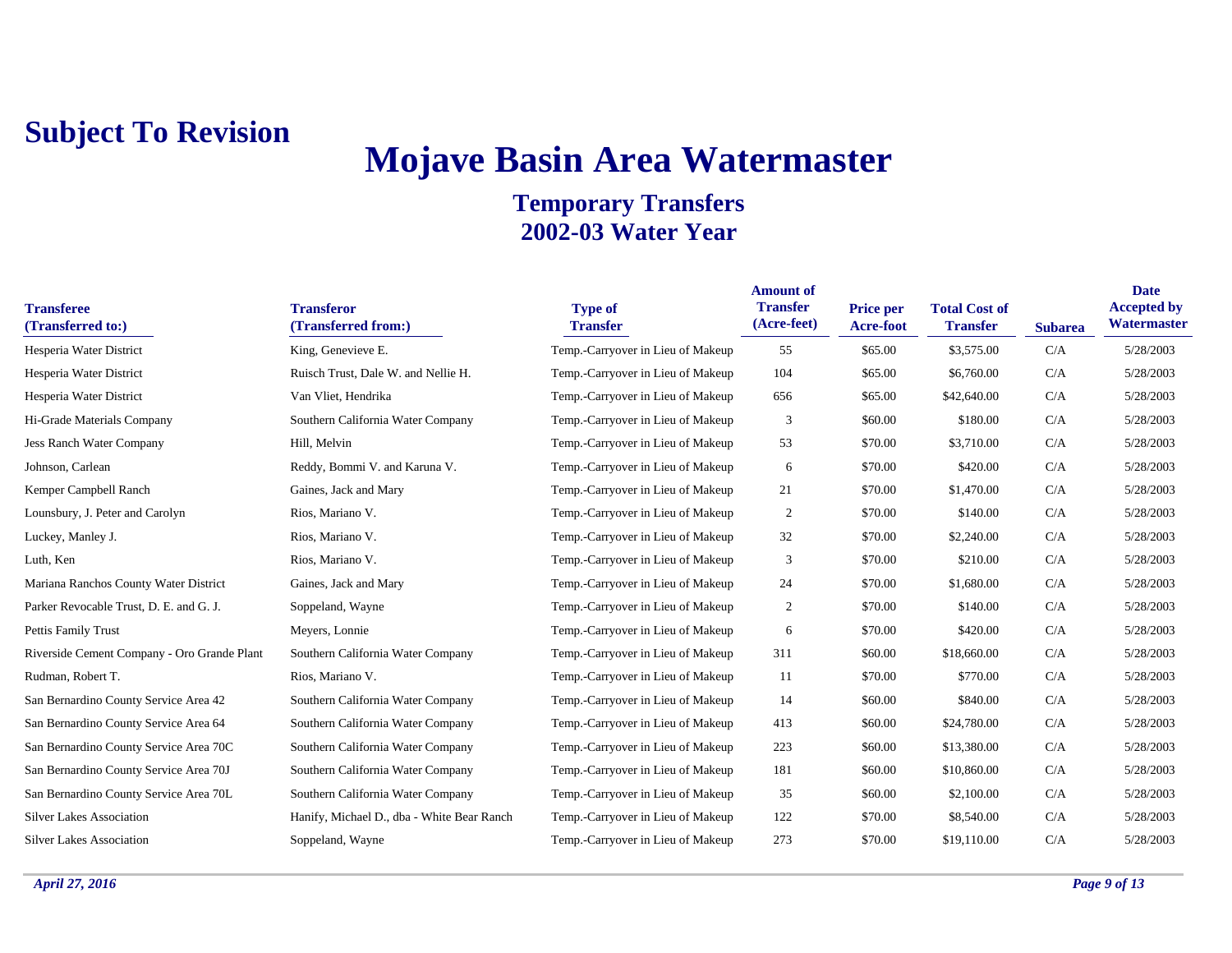## **Mojave Basin Area Watermaster**

| <b>Transferee</b><br>(Transferred to:)   | <b>Transferor</b><br>(Transferred from:) | <b>Type of</b><br><b>Transfer</b> | <b>Amount of</b><br><b>Transfer</b><br>(Acre-feet) | Price per<br>Acre-foot | <b>Total Cost of</b><br><b>Transfer</b> | <b>Subarea</b> | <b>Date</b><br><b>Accepted by</b><br>Watermaster |
|------------------------------------------|------------------------------------------|-----------------------------------|----------------------------------------------------|------------------------|-----------------------------------------|----------------|--------------------------------------------------|
| Simmons, Jack H. and Ethun, Claudia      | Rios, Mariano V.                         | Temp.-Carryover in Lieu of Makeup | 15                                                 | \$70.00                | \$1,050.00                              | C/A            | 5/28/2003                                        |
| Southdown California Cement, L.L.C.      | Brommer, Marvin                          | Temp.-Carryover in Lieu of Makeup | 70                                                 | \$70.00                | \$4,900.00                              | C/A            | 5/28/2003                                        |
| Southdown California Cement, L.L.C.      | Southern California Water Company        | Temp.-Carryover in Lieu of Makeup | 69                                                 | \$60.00                | \$4,140.00                              | C/A            | 5/28/2003                                        |
| Southern California Water Company        | Southern California Water Company        | Temp.-Carryover in Lieu of Makeup | 86                                                 | \$60.00                | \$5,160.00                              | C/A            | 5/28/2003                                        |
| Spring Valley Lake Association           | Gabrych, Eugene                          | Temp.-Carryover in Lieu of Makeup | 14                                                 | \$70.00                | \$980.00                                | C/A            | 5/28/2003                                        |
| Spring Valley Lake Association           | Yang, Young Mo                           | Temp.-Carryover in Lieu of Makeup | 297                                                | \$65.00                | \$19,305.00                             | C/A            | 5/28/2003                                        |
| Spring Valley Lake Country Club          | Rozell, James Robert                     | Temp.-FPA in Lieu of Makeup       | 46                                                 | \$70.00                | \$3,220.00                              | C/A            | 5/28/2003                                        |
| Thrasher, Gary                           | Southern California Water Company        | Temp.-Carryover in Lieu of Makeup | 19                                                 | \$60.00                | \$1,140.00                              | C/A            | 5/28/2003                                        |
| Thunderbird County Water District        | Reddy, Bommi V. and Karuna V.            | Temp.-Carryover in Lieu of Makeup | 11                                                 | \$70.00                | \$770.00                                | C/A            | 5/28/2003                                        |
| Trekell, Brian                           | Soppeland, Wayne                         | Temp.-Carryover in Lieu of Makeup | 10                                                 | \$70.00                | \$700.00                                | C/A            | 5/28/2003                                        |
| Van Leeuwen Family Trust                 | Howard, Norman N.                        | Temp.-Carryover in Lieu of Makeup | 24                                                 | \$70.00                | \$1,680.00                              | C/A            | 5/28/2003                                        |
| Victor Valley Community College District | Southern California Water Company        | Temp.-Carryover in Lieu of Makeup | 22                                                 | \$60.00                | \$1,320.00                              | C/A            | 5/28/2003                                        |
| Victor Valley Water District             | Southern California Water Company        | Temp.-Carryover in Lieu of Makeup | 1,433                                              | \$60.00                | \$85,980.00                             | C/A            | 5/28/2003                                        |
| Victor Valley Water District             | Victor Valley Water District             | Temp.-FPA in Lieu of Makeup       | 557                                                | \$0.00                 | \$0.00                                  | C/A            | 5/28/2003                                        |
| Victorville, City Of                     | Ruisch Trust, Dale W. and Nellie H.      | Temp.-Carryover in Lieu of Makeup | 69                                                 | \$65.00                | \$4,485.00                              | C/A            | 5/28/2003                                        |
| Wackeen, Caesar                          | Southern California Water Company        | Temp.-Carryover in Lieu of Makeup | $\overline{7}$                                     | \$60.00                | \$420.00                                | C/A            | 5/28/2003                                        |
|                                          |                                          | C/A Subtotal (60)                 | 9,323                                              |                        | \$573,510.00                            |                |                                                  |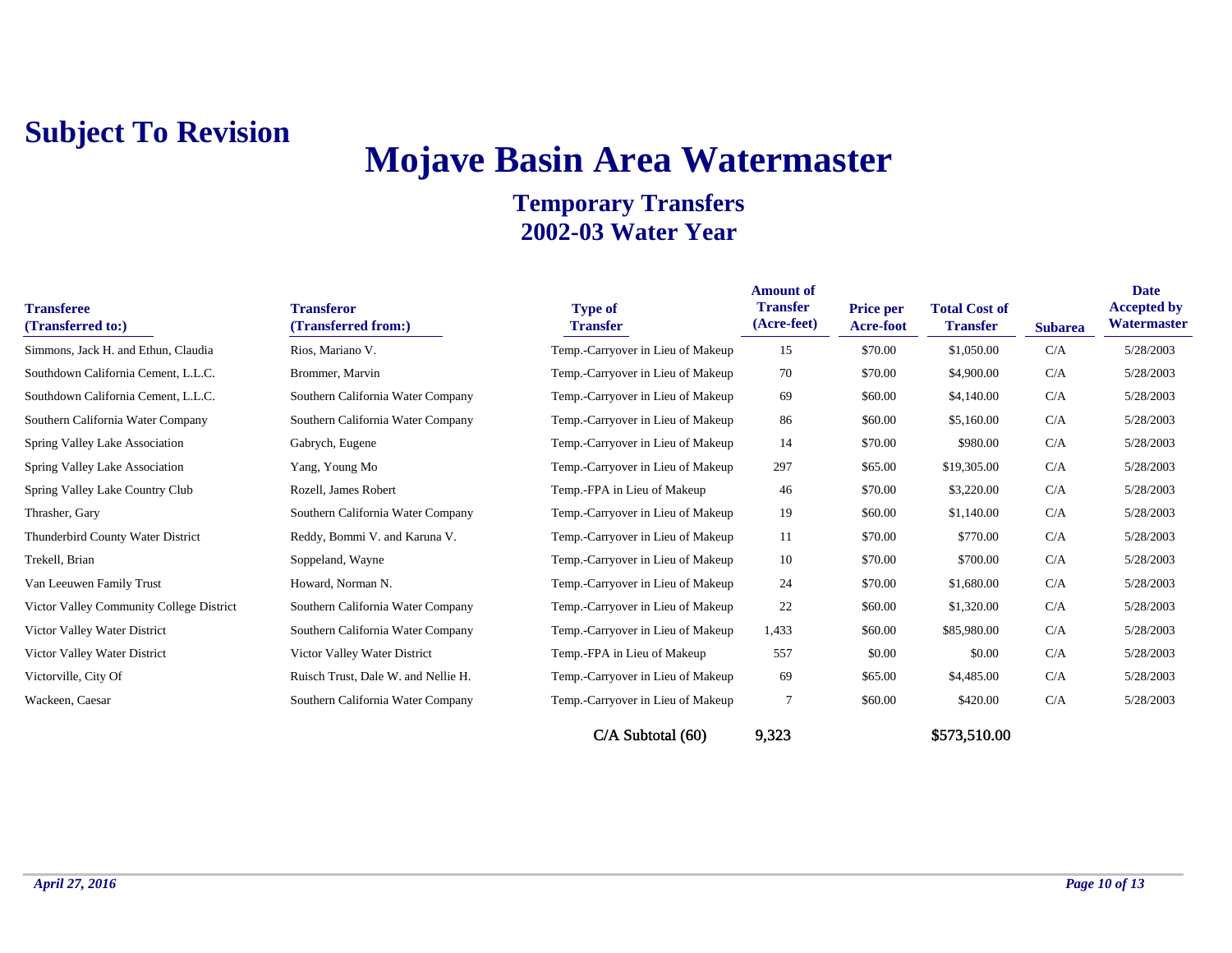## **Mojave Basin Area Watermaster**

| <b>Transferee</b><br>(Transferred to:)   | Transferor<br>(Transferred from:)   | <b>Type of</b><br><b>Transfer</b>      | <b>Amount of</b><br><b>Transfer</b><br>(Acre-feet) | <b>Price per</b><br>Acre-foot | <b>Total Cost of</b><br><b>Transfer</b> | <b>Subarea</b> | <b>Date</b><br><b>Accepted by</b><br>Watermaster |
|------------------------------------------|-------------------------------------|----------------------------------------|----------------------------------------------------|-------------------------------|-----------------------------------------|----------------|--------------------------------------------------|
| Bar-Len Mutual Water Company             | Soppeland, Wayne                    | Temp.-Carryover in Lieu of Replacement | 19                                                 | \$70.00                       | \$1,330.00                              | Centro         | 5/28/2003                                        |
| Mojave Water Agency                      | Contratto, Robert and Ersula        | Carryover-FPA Purchase Program         |                                                    | \$46.00                       | \$322.00                                | Centro         | 5/28/2003                                        |
| Mojave Water Agency                      | Ruisch Trust, Dale W. and Nellie H. | Carryover-FPA Purchase Program         | 25                                                 | \$46.00                       | \$1,150.00                              | Centro         | 5/28/2003                                        |
| Rozell, James Robert                     | Howard, Norman N.                   | Temp.-Carryover in Lieu of Replacement |                                                    | \$80.00                       | \$400.00                                | Centro         | 5/28/2003                                        |
| <b>Service Rock Products Corporation</b> | Soppeland, Wayne                    | Temp.-Carryover in Lieu of Replacement | 250                                                | \$70.00                       | \$17,500.00                             | Centro         | 5/28/2003                                        |
| Harmsen, James and Ruth Ann              | Ramirez, Jaime and Alicia           | Temp.-Carryover FPA                    | 50                                                 | \$5.00                        | \$250.00                                | Centro         | 9/24/2003                                        |
|                                          |                                     | Centro Subtotal (6)                    | 356                                                |                               | \$20,952.00                             |                |                                                  |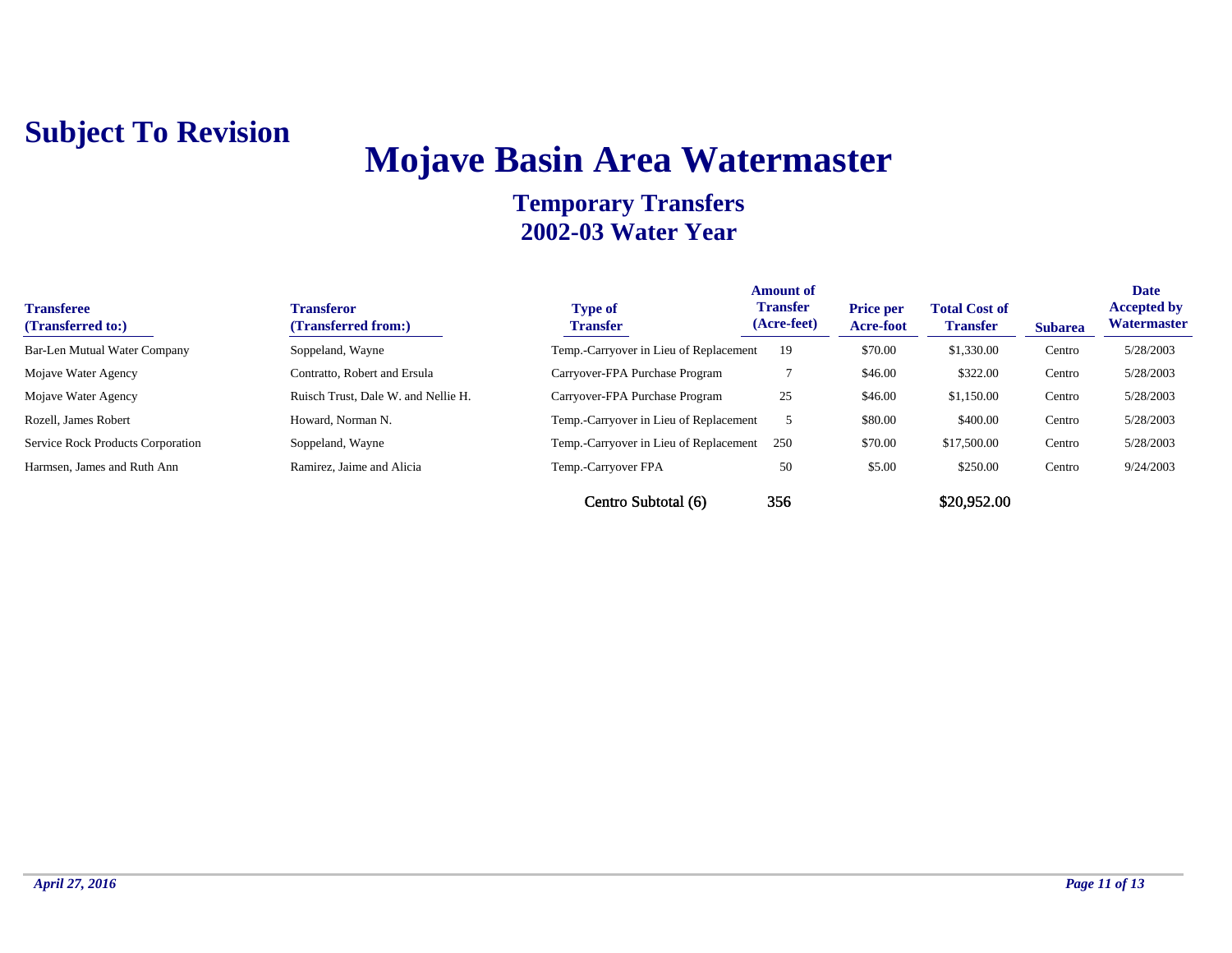## **Mojave Basin Area Watermaster**

| <b>Transferee</b><br>(Transferred to:) | <b>Transferor</b><br>(Transferred from:) | <b>Type of</b><br><b>Transfer</b>      | <b>Amount of</b><br><b>Transfer</b><br>(Acre-feet) | <b>Price per</b><br>Acre-foot | <b>Total Cost of</b><br><b>Transfer</b> | <b>Subarea</b> | <b>Date</b><br><b>Accepted by</b><br>Watermaster |
|----------------------------------------|------------------------------------------|----------------------------------------|----------------------------------------------------|-------------------------------|-----------------------------------------|----------------|--------------------------------------------------|
| <b>Bar H Mutual Water Company</b>      | Mitsubishi Cement Corporation            | Temp.-Carryover FPA                    | 30                                                 | \$5.00                        | \$150.00                                | Este           | 5/28/2003                                        |
| Center Water Company                   | Mitsubishi Cement Corporation            | Temp.-Carryover FPA                    | 15                                                 | \$5.00                        | \$75.00                                 | Este           | 5/28/2003                                        |
| Jubilee Mutual Water Company           | Mitsubishi Cement Corporation            | Temp.-Carryover FPA                    | 110                                                | \$5.00                        | \$550.00                                | Este           | 5/28/2003                                        |
| Jubilee Mutual Water Company           | Mitsubishi Cement Corporation            | Temp.-Carryover in Lieu of Replacement | 5                                                  | \$5.00                        | \$25.00                                 | Este           | 5/28/2003                                        |
| Juniper Riviera County Water District  | Mitsubishi Cement Corporation            | Temp.-Carryover FPA                    | 30                                                 | \$5.00                        | \$150.00                                | Este           | 5/28/2003                                        |
| Juniper Riviera County Water District  | Mitsubishi Cement Corporation            | Temp.-Carryover in Lieu of Replacement | 6                                                  | \$5.00                        | \$30.00                                 | Este           | 5/28/2003                                        |
| Lucerne Valley Mutual Water Company    | Mitsubishi Cement Corporation            | Temp.-Carryover FPA                    | 30                                                 | \$5.00                        | \$150.00                                | Este           | 5/28/2003                                        |
| Mojave Water Agency                    | Bell, Chuck                              | Carryover-FPA Purchase Program         | 17                                                 | \$46.00                       | \$782.00                                | Este           | 5/28/2003                                        |
| Mojave Water Agency                    | Pettigrew, Dan                           | Carryover-FPA Purchase Program         | 59                                                 | \$46.00                       | \$2,714.00                              | Este           | 5/28/2003                                        |
| Mojave Water Agency                    | Stringer, Edward and Sandra              | Carryover-FPA Purchase Program         | 24                                                 | \$46.00                       | \$1,104.00                              | Este           | 5/28/2003                                        |
| Reed, Mike                             | Mitsubishi Cement Corporation            | Temp.-Carryover FPA                    | 45                                                 | \$5.00                        | \$225.00                                | Este           | 5/28/2003                                        |
| Reed, Mike                             | Mitsubishi Cement Corporation            | Temp.-Carryover in Lieu of Replacement | 2                                                  | \$5.00                        | \$10.00                                 | Este           | 5/28/2003                                        |
| San Bernardino County Service Area 29  | Mitsubishi Cement Corporation            | Temp.-Carryover FPA                    | 20                                                 | \$5.00                        | \$100.00                                | Este           | 5/28/2003                                        |
| Southern California Water Company      | Mitsubishi Cement Corporation            | Temp.-Carryover FPA                    | 100                                                | \$5.00                        | \$500.00                                | Este           | 5/28/2003                                        |
| Weiser, Sidney and Raquel              | Mitsubishi Cement Corporation            | Temp.-Carryover FPA                    | 65                                                 | \$5.00                        | \$325.00                                | Este           | 5/28/2003                                        |
| Pettigrew, Howard L.                   | Bell, Chuck                              | Temp.-Carryover FPA                    | 175                                                | \$0.00                        | \$0.00                                  | Este           | 8/27/2003                                        |
|                                        |                                          | Este Subtotal (16)                     | 733                                                |                               | \$6,890.00                              |                |                                                  |